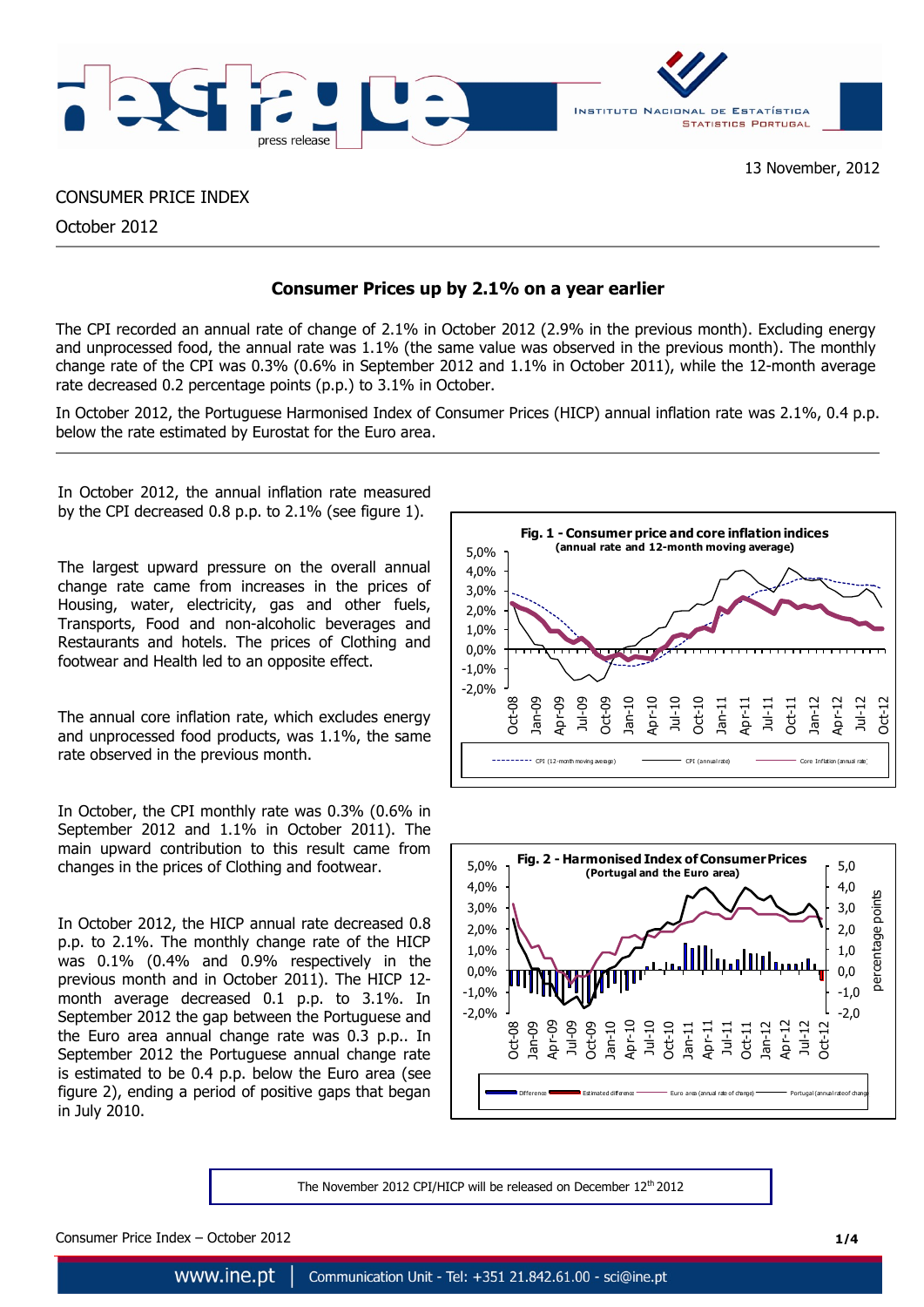



## **Consumer Price Index**

The Consumer Price Index (CPI) is an indicator showing how the prices of a certain basket of goods and services bought by a "typical" consumer change over time. The CPI has been designed to capture price changes and not to measure price levels. Both the consumption pattern and the goods and services included in the CPI basket were derived from the year 2005/2006 Household Budget Survey and are updated annually with the most recent information on prices and quantities, if available. The CPI is compiled through the aggregation of seven regional price indexes and the goods and services included in the index are grouped according to the COICOP<sup>1</sup> classification.

## **Table 1: CPI/COICOP Index Divisions**

| 01 | Food and non-alcoholic beverages                               | 07 | Transports                       |
|----|----------------------------------------------------------------|----|----------------------------------|
| 02 | Alcoholic beverages and tobacco                                | 08 | Communications                   |
| 03 | Clothing and footwear                                          | 09 | Recreation and culture           |
| 04 | Housing, water, electricity, gas and other fuels               | 10 | Education                        |
| 05 | Furnishings, household equipment and routine maintenance of 11 |    | Restaurants and hotels           |
|    | the house                                                      |    |                                  |
| 06 | Health                                                         | 12 | Miscellaneous goods and services |

#### **Monthly rate**

The monthly rate is the change in the index of a certain month compared with the index of the previous month expressed as a percentage. Although up-to-date, this measure can be affected by seasonal and other effects.

#### **Annual rate**

The annual rate is the change in the index of a certain month compared with the index of the same month in the previous year expressed as a percentage. In the presence of a stable seasonal pattern, seasonal effects do not influence this measure.

#### **12-month average rate**

The 12-month average rate is the change in the average index of one year compared with the average index of the previous year expressed as a percentage. This moving average is less sensitive to transient changes in prices.

# **Core inflation index (all items CPI excluding unprocessed food and energy products)**

The core inflation index is compiled by excluding the prices of unprocessed food and energy products from the allitems CPI. The primary objective of this index is to capture the underlying inflation pressures in the economy.

## **Harmonised Index of Consumer Prices**

The Harmonised Index of Consumer Prices (HICP) is compiled in each member state of the European Union for the purposes of inflation comparisons across EU countries, as required by the Treaty on European Union<sup>2</sup>. This index plays an important role as a guideline for the achievement of the European System of Central Banks primary objective: price stability. In 1998, the European Central Bank adopted the HICP as "the most appropriate price measure" for its definition of price stability in the Euro area<sup>3</sup>.

More information is available at [http://epp.eurostat.ec.europa.eu/portal/page/portal/hicp/introduction.](http://epp.eurostat.ec.europa.eu/portal/page/portal/hicp/introduction)

#### **Rounding rules**

Another relevant change in January 2011 is that the published values for the Portuguese CPI have more decimal places. The indices are rounded to three decimal places, and the rates of change are rounded to two decimal places. In practice, this change only affects the visible values, since all other calculations are performed using more precision and the values are rounded as a final step before publication. In this press release the descriptive analysis is based on rounded values to one decimal.

Consumer Price Index – October 2012 **2/4**

 $\overline{\phantom{a}}$  , where  $\overline{\phantom{a}}$  , where  $\overline{\phantom{a}}$  , where  $\overline{\phantom{a}}$  ,  $\overline{\phantom{a}}$  ,  $\overline{\phantom{a}}$  ,  $\overline{\phantom{a}}$  ,  $\overline{\phantom{a}}$  ,  $\overline{\phantom{a}}$  ,  $\overline{\phantom{a}}$  ,  $\overline{\phantom{a}}$  ,  $\overline{\phantom{a}}$  ,  $\overline{\phantom{a}}$  ,  $\overline{\phantom{a}}$  ,  $\overline{\phantom$ 

 $1$  COICOP – Classification of Individual Consumption by Purpose

<sup>&</sup>lt;sup>2</sup> Article 109j and protocol on the convergence criteria referred to in that article.

<sup>&</sup>lt;sup>3</sup> "A stability oriented monetary policy strategy for the ESCB". ECB press notice released on 13 October 1998.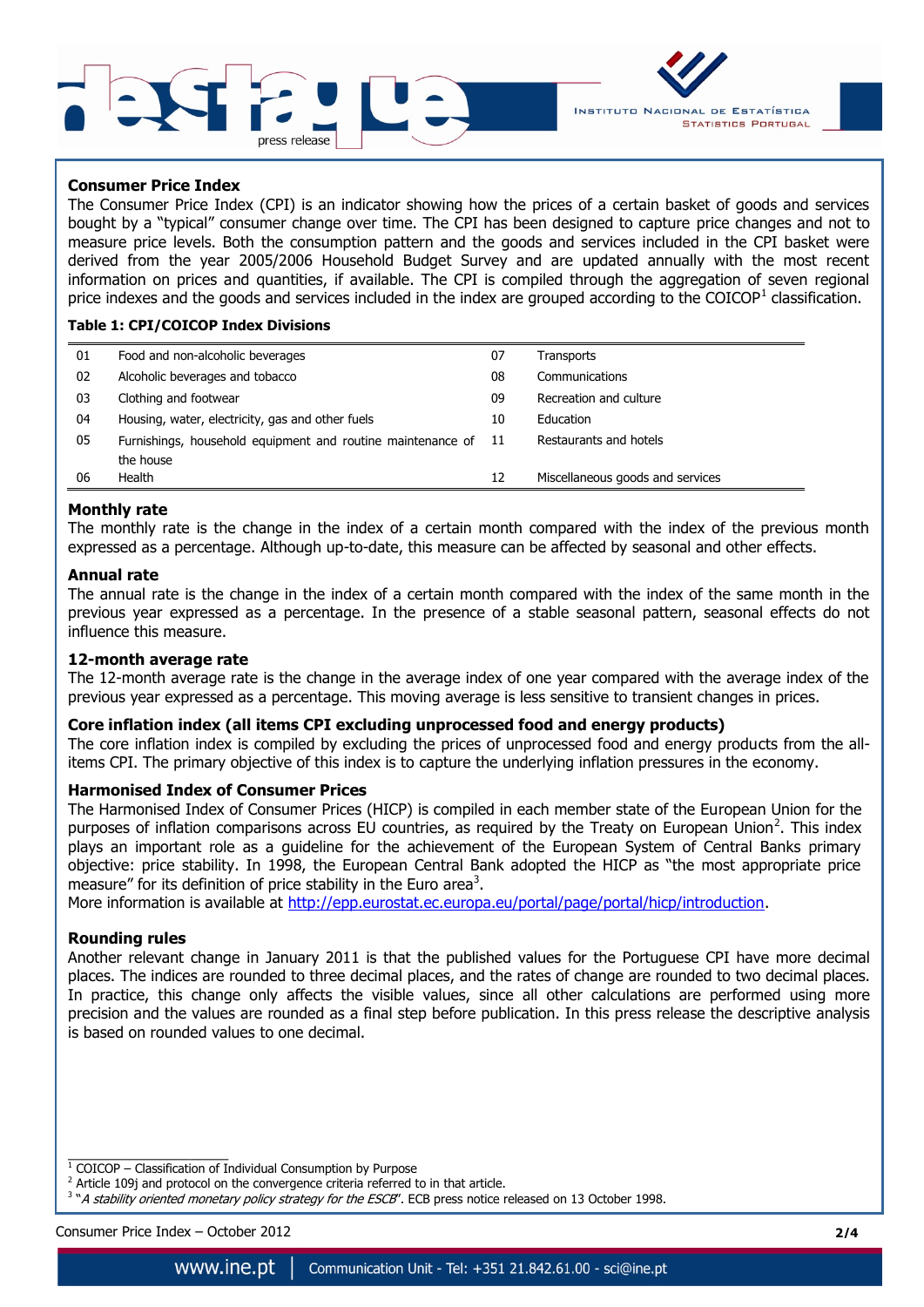



| Annexes:        | Index divisions <sup>(1)</sup>                                     |      |                |       |         |                 |         |         |         |      |      |      |         |  |  |
|-----------------|--------------------------------------------------------------------|------|----------------|-------|---------|-----------------|---------|---------|---------|------|------|------|---------|--|--|
|                 | 01                                                                 | 02   | 03             | 04    | 05      | 06              | 07      | 08      | 09      | 10   | $11$ | $12$ |         |  |  |
|                 | Annual average rate                                                |      |                |       |         |                 |         |         |         |      |      |      |         |  |  |
| 2009            | $-3,44$                                                            | 3,32 | $-1,66$        | 2,06  | 1,71    | $-1,45$         | $-3,62$ | $-1,04$ | $-1,59$ | 3,46 | 2,37 | 1,87 | $-0,83$ |  |  |
| 2010            | $-0,24$                                                            | 4,40 | $-1,66$        | 4,43  | 1,60    | $-1,35$         | 4,55    | $-1,95$ | $-0,19$ | 2,77 | 1,23 | 0,53 | 1,40    |  |  |
| 2011            | 2,10                                                               | 7,94 | $-3,93$        | 6,66  | 1,17    | 4,46            | 8,90    | 2,99    | 0,96    | 2,05 | 1,41 | 1,79 | 3,65    |  |  |
|                 | Annual rate                                                        |      |                |       |         |                 |         |         |         |      |      |      |         |  |  |
| 2010 October    | 2,76                                                               | 5,16 | $-1,12$        | 5,28  | 1,59    | $-0,84$         | 5,33    | $-1,85$ | 0,39    | 1,99 | 1,62 | 0,80 | 2,35    |  |  |
| November        | 2,59                                                               | 5,86 | $-1,64$        | 5,04  | 1,56    | $-0,21$         | 5,01    | $-1,85$ | 0,50    | 2,03 | 1,74 | 0,52 | 2,29    |  |  |
| December        | 2,85                                                               | 6,79 | $-1,81$        | 5,39  | 1,50    | $-2,13$         | 6,58    | $-1,98$ | 0,51    | 2,01 | 1,86 | 0,66 | 2,52    |  |  |
| 2011 January    | 2,26                                                               | 6,15 | $-6,09$        | 6,31  | 0,55    | 3,18            | 9,86    | 2,60    | 2,21    | 2,13 | 2,14 | 1,14 | 3,60    |  |  |
| February        | 2,38                                                               | 8,30 | $-8,45$        | 6,12  | 0,78    | 3,33            | 9,58    | 3,13    | 1,77    | 2,11 | 1,94 | 1,35 | 3,56    |  |  |
| March           | 2,70                                                               | 8,78 | $-1,46$        | 5,70  | 0,88    | 3,30            | 9,89    | 4,70    | 1,67    | 2,10 | 2,06 | 2,01 | 4,02    |  |  |
| April           | 2,38                                                               | 9,55 | $-1,50$        | 5,55  | 1,06    | 3,81            | 10,34   | 4,34    | 1,55    | 2,16 | 1,64 | 1,95 | 4,04    |  |  |
| May             | 2,49                                                               | 9,47 | $-2,02$        | 5,36  | 1,32    | 3,52            | 9,51    | 3,97    | 1,76    | 2,15 | 1,30 | 2,14 | 3,84    |  |  |
| June            | 1,64                                                               | 9,71 | $-2,55$        | 5,31  | 1,39    | 2,61            | 8,72    | 3,29    | 1,31    | 2,18 | 1,32 | 2,01 | 3,41    |  |  |
| July            | 1,71                                                               | 8,87 | $-6,93$        | 4,78  | 1,66    | 4,64            | 8,03    | 2,52    | 0,86    | 2,17 | 1,05 | 2,14 | 3,15    |  |  |
| August          | 1,37                                                               | 8,01 | $-11,96$       | 4,80  | 1,37    | 4,49            | 8,56    | 2,51    | 0,50    | 2,23 | 1,03 | 2,09 | 2,91    |  |  |
| September       | 1,82                                                               | 7,34 | $-1,71$        | 4,71  | 1,43    | 5,81            | 9,21    | 2,39    | $-0,15$ | 2,13 | 1,25 | 2,02 | 3,55    |  |  |
| October         | 2,18                                                               | 7,24 | $-1,51$        | 10,70 | 1,39    | 5,94            | 8,98    | 2,12    | $-0,16$ | 1,82 | 0,95 | 1,79 | 4,20    |  |  |
| November        | 2,06                                                               | 6,50 | $-1,52$        | 10,55 | 1,23    | 5,49            | 8,19    | 2,14    | $-0,20$ | 1,74 | 1,03 | 1,39 | 3,93    |  |  |
| December        | 2,20                                                               | 5,59 | $-3,80$        | 9,90  | 0,97    | 7,46            | 6,06    | 2,23    | 0,50    | 1,74 | 1,20 | 1,52 | 3,61    |  |  |
| 2012 January    | 3,32                                                               | 4,48 | $-3,59$        | 9,57  | $-0,03$ | 5,85            | 4,50    | 0,34    | $-0,41$ | 1,63 | 3,36 | 1,70 | 3,51    |  |  |
| February        | 3,44                                                               | 2,45 | $-2,73$        | 9,61  | $-0,39$ | 4,19            | 5,14    | 0,12    | 0,45    | 1,60 | 4,01 | 1,75 | 3,60    |  |  |
| March           | 2,92                                                               | 4,43 | $-5,97$        | 9,77  | $-0,34$ | 3,47            | 4,70    | 0,31    | $-0,14$ | 1,58 | 3,79 | 1,29 | 3,15    |  |  |
| April           | 2,83                                                               | 4,81 | $-5,89$        | 9,90  | $-0,25$ | 2,41            | 3,69    | 0,25    | 0,44    | 1,56 | 4,27 | 1,44 | 3,01    |  |  |
| May             | 2,64                                                               | 4,89 | $-5,47$        | 10,04 | $-0,22$ | 0,67            | 2,72    | $-0,07$ | $-0,04$ | 1,55 | 4,65 | 1,41 | 2,70    |  |  |
| June            | 3,34                                                               | 4,72 | $-5,31$        | 10,04 | $-0,60$ | $-0,15$         | 2,31    | 0,73    | 0,50    | 1,52 | 4,62 | 1,27 | 2,71    |  |  |
| July            | 4,04                                                               | 5,78 | $-5,00$        | 10,35 | $-0,80$ | $-2,06$         | 2,10    | 0,47    | 0,89    | 1,52 | 4,98 | 0,85 | 2,77    |  |  |
| August          | 3,27                                                               | 5,22 | $-4,30$        | 10,47 | $-0,55$ | $-2,03$         | 3,84    | 0,50    | 1,33    | 1,42 | 5,08 | 1,04 | 3,08    |  |  |
| September       | 2,93                                                               | 5,14 | $-7,35$        | 10,85 | $-0,75$ | $-1,80$         | 3,78    | 0,67    | 2,17    | 1,48 | 4,87 | 0,94 | 2,88    |  |  |
| October         | 3,18                                                               | 5,18 | $-5,79$        | 4,88  | $-0,62$ | $-2,23$         | 3,27    | 0,69    | 1,87    | 1,33 | 4,76 | 0,60 | 2,13    |  |  |
| <b>Symbols:</b> | estimated                                                          |      | Po provisional |       |         | x not available |         |         |         |      |      |      |         |  |  |
| Note:           | (1) The names of the divisions are given in the explanatory notes. |      |                |       |         |                 |         |         |         |      |      |      |         |  |  |

#### CPI rate of change (index division and all items CPI)

Source: INE - Portugal